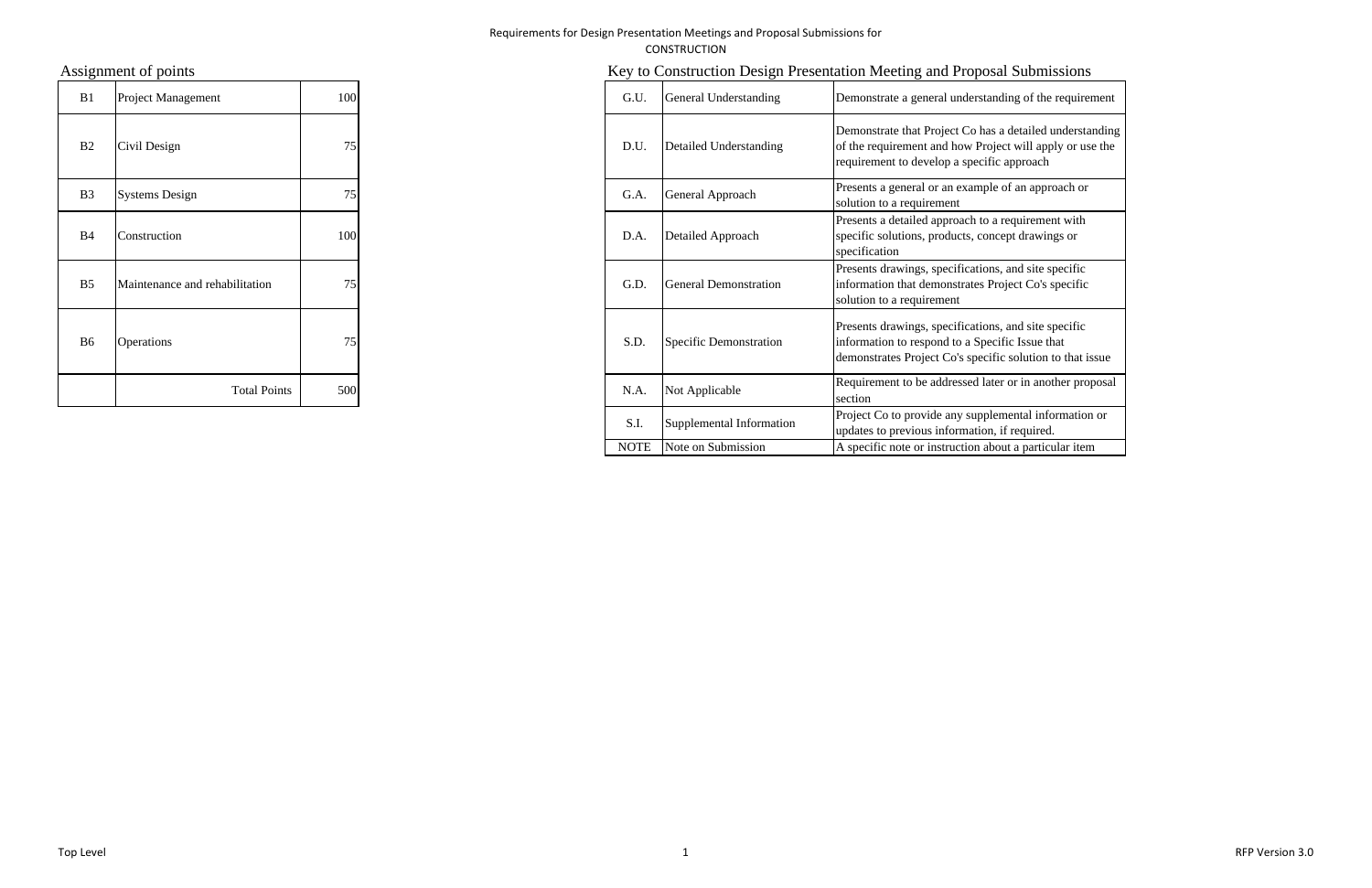| <b>B.4</b> | Construction and Project Schedule<br><b>Primary Reference</b> |  |                                                                            |                                                        |  |  |  |  |  |
|------------|---------------------------------------------------------------|--|----------------------------------------------------------------------------|--------------------------------------------------------|--|--|--|--|--|
|            | <b>B</b> 4.0                                                  |  | Holistic Approach To Construction and Project Schedule                     | Schedule 15-2 Article 18 &<br>Schedule 15-2 Article 19 |  |  |  |  |  |
|            |                                                               |  | Project Co's Holistic Approach To Construction and the Project<br>Schedule | Schedule 15-2 Article 18.1,<br>18.2                    |  |  |  |  |  |
|            |                                                               |  | <b>Construction Management Plan</b>                                        | Schedule Schedule 15-2<br>Articleicle 1, $1.2(0)(xii)$ |  |  |  |  |  |

| <b>B</b> 4.1 | Construction Organization and Key Personnel<br><b>Primary Reference</b> |                               |  |  |  |  |  |  |
|--------------|-------------------------------------------------------------------------|-------------------------------|--|--|--|--|--|--|
|              | Construction Organization for Phase 1 and Phase 2                       | RFQ, 9, Schedule 15-2 Article |  |  |  |  |  |  |
|              |                                                                         | 18                            |  |  |  |  |  |  |
|              | <b>Key Construction Personnel</b>                                       | RFO, 9, Schedule 15-2 Article |  |  |  |  |  |  |
|              |                                                                         | 18                            |  |  |  |  |  |  |

| <b>B4.2</b> |                | <b>Construction Criteria</b>                                             | Primary Reference                    |
|-------------|----------------|--------------------------------------------------------------------------|--------------------------------------|
|             | 1              | <b>General Requirements</b>                                              | Schedule 15-2 Article 18.1,<br>18.2  |
|             | $\overline{2}$ | Project Co Communications and Community Relations<br>Representative/Firm | Schedule 15-2 Article 18.3           |
|             | $\mathcal{F}$  | Access and Protection of Property                                        | Schedule 15-2 Article 18.4           |
|             | 4              | <b>Construction Survey</b>                                               | Schedule 15-2 Article 18.5           |
|             | 5              | Pre- and Post-Condition Surveys                                          | Schedule 15-2 Article 18.6           |
|             | 6              | Project Co Facilities                                                    | Schedule 15-2 Article 18.7           |
|             | 7              | <b>Construction Sequence Considerations</b>                              | Schedule 15-2 Article 18.8,<br>18.10 |
|             | 8              | Traffic Management Plan                                                  | Schedule 15-2 Article 18.9           |
|             | 9              | Railroad Traffic, Signaling and Crossing Warning System                  | Schedule 15-2 Article 18.10          |
|             | 10             | Air and Dust Monitoring Control                                          | Schedule 15-2 Article 18.11          |
|             | 11             | Dewatering                                                               | Schedule 15-2 Article 18.12          |
|             | 12             | Stormwater Management and Sedimentation Control                          | Schedule 15-2 Article 18.13          |
|             | 13             | Historical and Scientific Specimens                                      | Schedule 15-2 Article 18.14          |
|             | 14             | Noise and Vibration Monitoring and Control                               | Schedule 15-2 Article 18.15          |
|             | 15             | Waste Management                                                         | Schedule 15-2 Article 18.16          |

| <b>B4.3</b> |  | Project Schedule                                   | <b>Primary Reference</b>   |
|-------------|--|----------------------------------------------------|----------------------------|
|             |  | <b>General Requirements</b>                        | Schedule 15-2 Article 19.1 |
|             |  | Project Co's Baseline Schedule                     | Schedule 15-2 Article 19.2 |
|             |  | Level 2 Schedule - King Street                     | Schedule 15-2 Article 19.3 |
|             |  | <b>Schedule Updates</b>                            | Schedule 15-2 Article 19.4 |
|             |  | Levels of Detail for Project Schedules             | Schedule 15-2 Article 19.5 |
| 6           |  | Project Schedule Terminology                       | Schedule 15-2 Article 19.6 |
|             |  | Schedule Formats, Submittals, Review and Approvals | Schedule 15-2 Article 19.7 |
|             |  | <b>Schedule Updating Requirements</b>              | Schedule 15-2 Article 19.8 |

| <b>B</b> 4.4 | Construction Safety |                                          | <b>Primary Reference</b>                         |
|--------------|---------------------|------------------------------------------|--------------------------------------------------|
|              |                     | Zero Harm Policy and construction safety | Schedule 15-2 Article 18.1 and<br>15-3 Article 2 |

| <b>B</b> 4.5 | Construction Quality and Workmanship | <b>Primary Reference</b>     |
|--------------|--------------------------------------|------------------------------|
|              |                                      | Schedule 11, Article 18, and |
|              | Approach to Construction Quality     | Schedule Schedule 15-2       |
|              |                                      | Articleicle $1, 1.2(0)(xii)$ |

 2 RFPVersion 3.0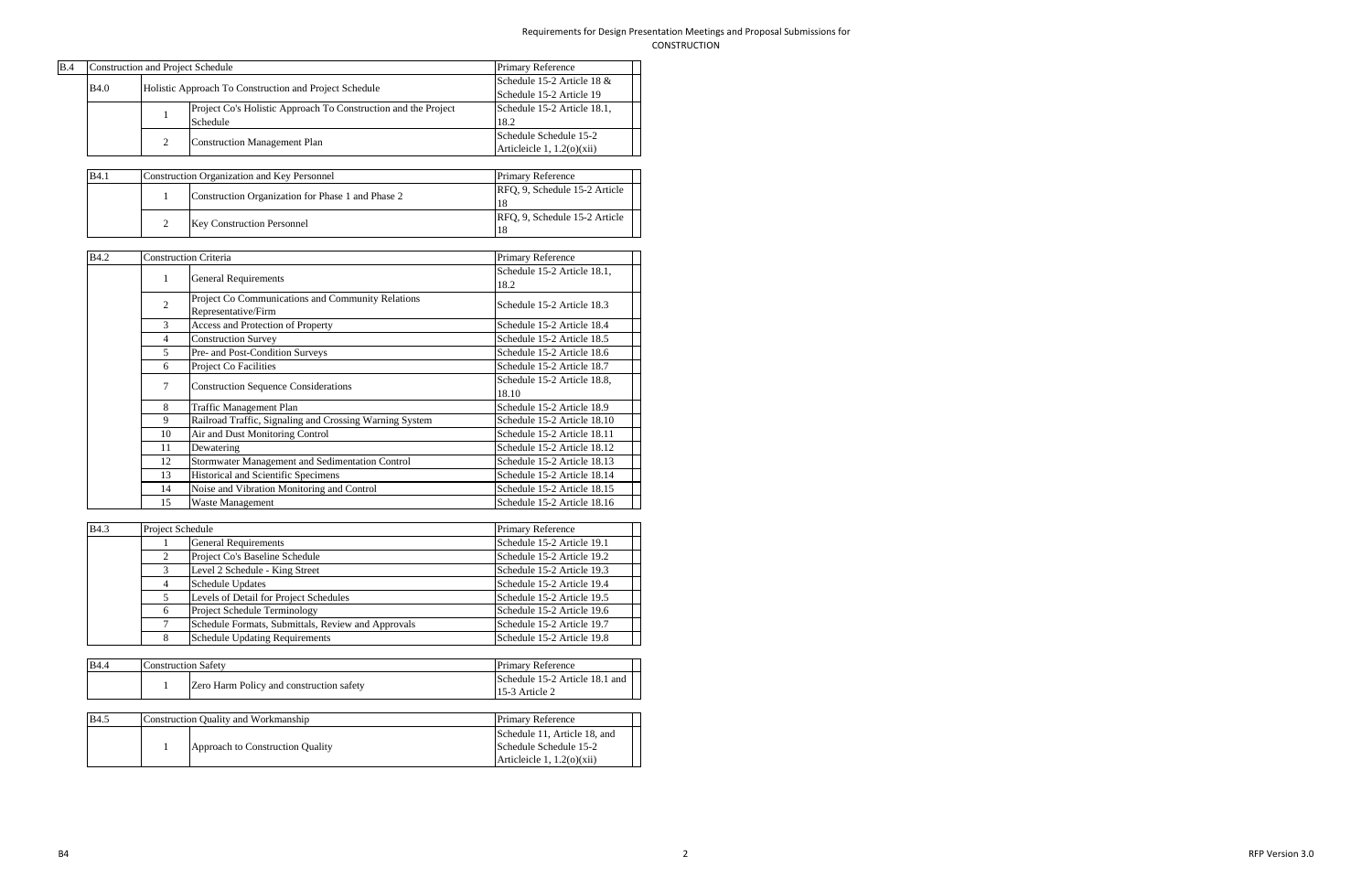|                | Holistic Approach to Construction and Project Schedule Part B4.0           |                                                             |                     |               |      | The Proponent's holistic approach to the Construction Criteria and the Project<br>detail, as set out in or otherwise referenced in Schedule 15-2 Article 18 Cons                                                                                                                                                                                                                                                                                                                                                          |
|----------------|----------------------------------------------------------------------------|-------------------------------------------------------------|---------------------|---------------|------|---------------------------------------------------------------------------------------------------------------------------------------------------------------------------------------------------------------------------------------------------------------------------------------------------------------------------------------------------------------------------------------------------------------------------------------------------------------------------------------------------------------------------|
| Sub-item       | <b>Sub-item description</b>                                                | <b>Primary reference</b>                                    | <b>DPM</b> #1       | <b>DPM</b> #2 |      | 19 Project Schedule, the Project Agreement, and shall include the following<br>DPM #3 Holistic Submission Requirements for the Construction Criteria and the                                                                                                                                                                                                                                                                                                                                                              |
|                | Project Co's Holistic Approach To<br>Construction and the Project Schedule | 15-2 Art 18.1, 18.2                                         | D.U.<br><b>NOTE</b> | D.A           | S.I. | Project Co's detailed understanding of the Project requirements, its approach<br>and approach to working as an integrated team. The holistic approach to con<br>seamless and continuous, with the Work being completed in its entirety with<br>businesses, residents and traffic, while providing local and emergency acces<br>activities following completion of major construction work.<br>- Provide Project Co's approach to coordinating the project schedule with the<br>$(NOTE)$ Zero Harm to be addressed in B4.4 |
| $\overline{2}$ | <b>Construction Management Plan</b>                                        | Schedule 15-2 Article<br>1, 1.2(o):(x), (xi), $\&$<br>(xii) | D.U.                | D.A           | S.I. | Provide Project Co's general understanding and approach to complying with<br>Management Plan and the activities associated with managing the constructi<br>critical construction activities and shall distinguish between self performed or<br>work being performed by first and second tier subcontractors, at a minimum<br>to coordinate, direct, monitor and track the Work of both self-performed wor<br>- Provide Project Co's approach to the Manufacturing and Procurement Plan                                    |

The Proposition Construction appropriate level of Construction Criteria, Schedule 15-2 Article

## I the Project Schedule

pach to the Work, experience with the Work, o completing the construction work shall be with the least disruption to the adjacent business, and with the fewest post-construction

r the civil and system design groups.

with the requirements for the Construction uction work. This summary shall reflect all ed construction activities and construction hum. Project Co shall include how it plans work and subcontractor performed work. Plan and the Installation Plan.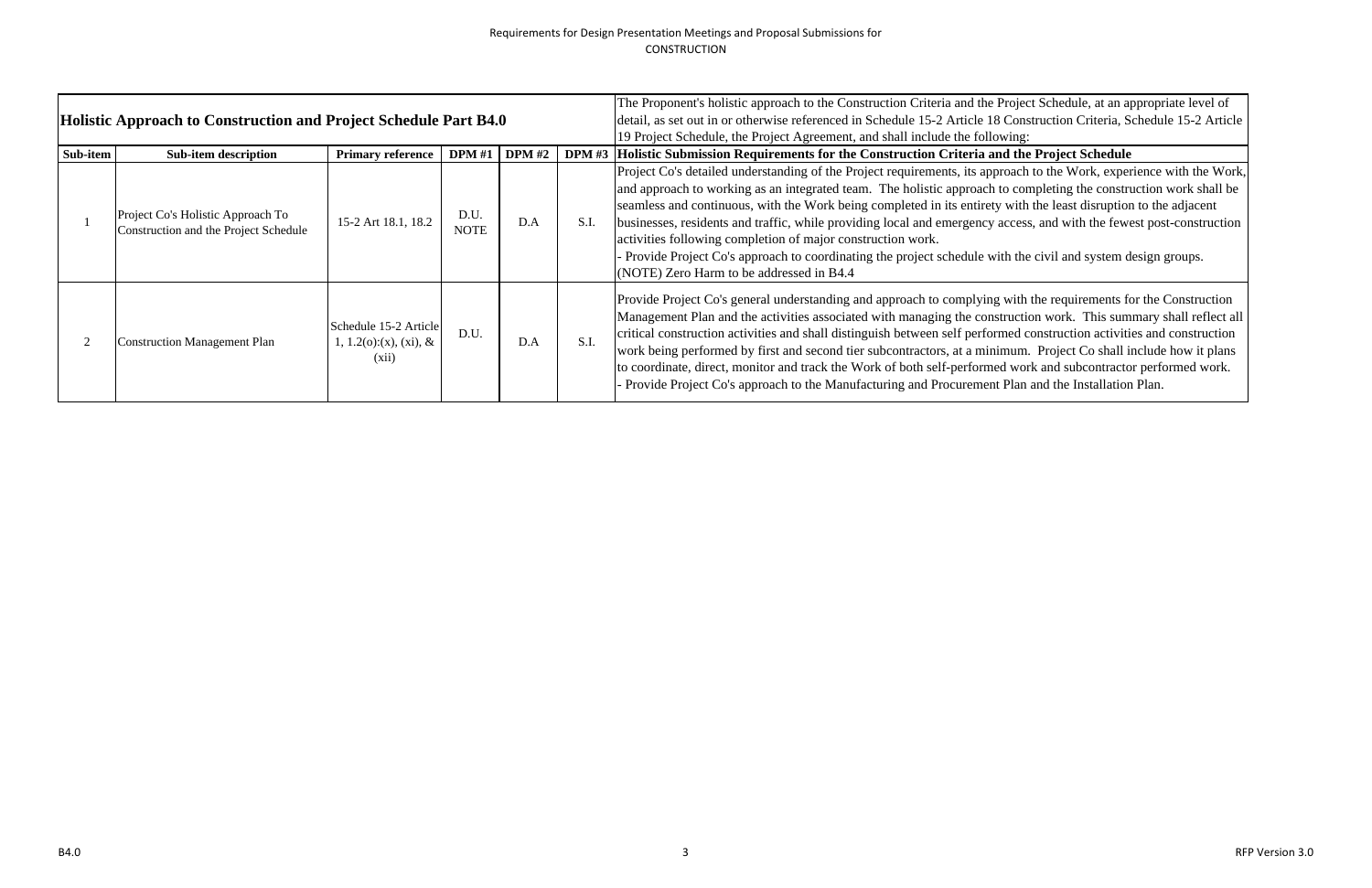### Requirements for Design Presentation Meetings and Proposal Submissions for CONSTRUCTION

|                | <b>Construction Organization and Key Personnel to be</b><br>addressed in Part B4.1 |                          | The Proponent shall describe the construction management operations organization an<br>and Phase 2, at an appropriate level of detail, as set out in or otherwise referenced in the<br>15 Article 18, the Project Agreement, and shall include the following: |               |               |                                                                                                                                                                                                                                                                                                                                                                                                                                                                                                                                                                                                                                                                                                                                                                                                                                                                                                                                                                                                                                                                                                                                                                                                                                                                                                                                                                                                                                                                                       |
|----------------|------------------------------------------------------------------------------------|--------------------------|---------------------------------------------------------------------------------------------------------------------------------------------------------------------------------------------------------------------------------------------------------------|---------------|---------------|---------------------------------------------------------------------------------------------------------------------------------------------------------------------------------------------------------------------------------------------------------------------------------------------------------------------------------------------------------------------------------------------------------------------------------------------------------------------------------------------------------------------------------------------------------------------------------------------------------------------------------------------------------------------------------------------------------------------------------------------------------------------------------------------------------------------------------------------------------------------------------------------------------------------------------------------------------------------------------------------------------------------------------------------------------------------------------------------------------------------------------------------------------------------------------------------------------------------------------------------------------------------------------------------------------------------------------------------------------------------------------------------------------------------------------------------------------------------------------------|
| Sub-item       | <b>Sub-item description</b>                                                        | <b>Primary reference</b> | <b>DPM</b> #1                                                                                                                                                                                                                                                 | <b>DPM</b> #2 | <b>DPM</b> #3 | Submission Requirements for the Construction Organization and Key Personnel<br>Provide Project Co's approach to its construction organization identifying all Phase 1 a                                                                                                                                                                                                                                                                                                                                                                                                                                                                                                                                                                                                                                                                                                                                                                                                                                                                                                                                                                                                                                                                                                                                                                                                                                                                                                               |
|                | Construction Organization for Phase 1<br>and Phase 2                               | NA                       | G.A.                                                                                                                                                                                                                                                          | D.A.<br>G.D.  | S.I.          | construction Individuals and other key personnel responsible for construction operatio<br>- Provide a description of the role and responsibilities, qualifications, and authority of<br>Individuals during each Phase, between each Phase, and other construction operations<br>Provide a description of the organizational interfaces between those responsible for c<br>other disciplines such as design management, communications and community relation<br>document control and configuration management, Project Co's Project management, q<br>control, Independent Third Party Inspections, LRV, and Systems testing, safety, enviro<br>management, waste management, System management and System Operations.<br>(G.D.) Provide a detailed organizational chart, for Phase 1 and Phase 2, indicating the<br>firm association, and reporting lines within the construction organization and beyond t<br>Where applicable, the Phase 2 detailed organization chart shall identify all Key Constr<br>construction operations and their relationships. It shall contain an expanded description<br>the role and responsibilities, qualifications, and limits of authority of each of the Key I<br>other Project Co construction operations personnel. It shall provide a description of the<br>limit of authority of Project Co personnel, Key or otherwise, with first and second tier<br>describe the organizational interfaces between these Key Individual responsible for co |
| $\overline{2}$ | <b>Key Construction Personnel</b>                                                  | <b>NA</b>                | G.A.                                                                                                                                                                                                                                                          | G.D.          | S.D.          | For the DPM process provide a brief bio for each of Project Co's Key Construction Personnel,<br>RFP, and other significant construction positions including the following positions or equivalent<br>responsibilities. If a specific person has not been determined for a particular position, provide<br>Project Co will set for that position. Resumes or minimum qualifications shall be provide in th<br><b>Construction Manager (Key Person)</b><br>Manager of Safety (Key Person)<br><b>General Construction Superintendent</b><br><b>Construction Superintendent (Buildings)</b><br>Construction Superintendent (Roads, Structures, & Utilities)<br><b>Construction Superintendent (Track)</b><br><b>Construction Superintendent (Systems)</b><br>For each key person or significant position, indicate if they are full time or part time positions<br>their role on the project and when they will be redeployed.                                                                                                                                                                                                                                                                                                                                                                                                                                                                                                                                                            |

In the Proponent shall describe the constrained for Phase 1 and Phase 2, at an appropriate level of the RFQ, Schedule 9, Schedule 9, Schedule 9, Schedule 9, Schedule 9, Schedule 9, Schedule 9, Schedule 9, Schedule 9, Schedule 9, Schedule 9, Schedule 9, Schedule 9, Schedule 9, Sched

Fying all Phase 1 and Phase 2 Key Project Co struction operations and their relationship. and authority of the Project Co Key uction operations personnel.

responsible for construction operations and ommunity relations, survey and control, ct management, quality assurance and quality ing, safety, environmental management, traffic berations.

se 2, indicating the key personnel, their role, frith and beyond the construction organization. ify all Key Construction Personnel for panded description from that provided above of each of the Key Individual and the hierarchy of a description of the roles, responsibilities and limit of authority of authority of and second tier subcontractors. It shall esponsible for construction operations.

for the Department and provide a brief and Schedule 9 of the Schedule 9 of the Schedule 9 of the Schedule 9 of the ositions or equivalent positions with similar r position, provide the minimum qualifications that hall be provide in the final submission:

part time positions, when they will be assuming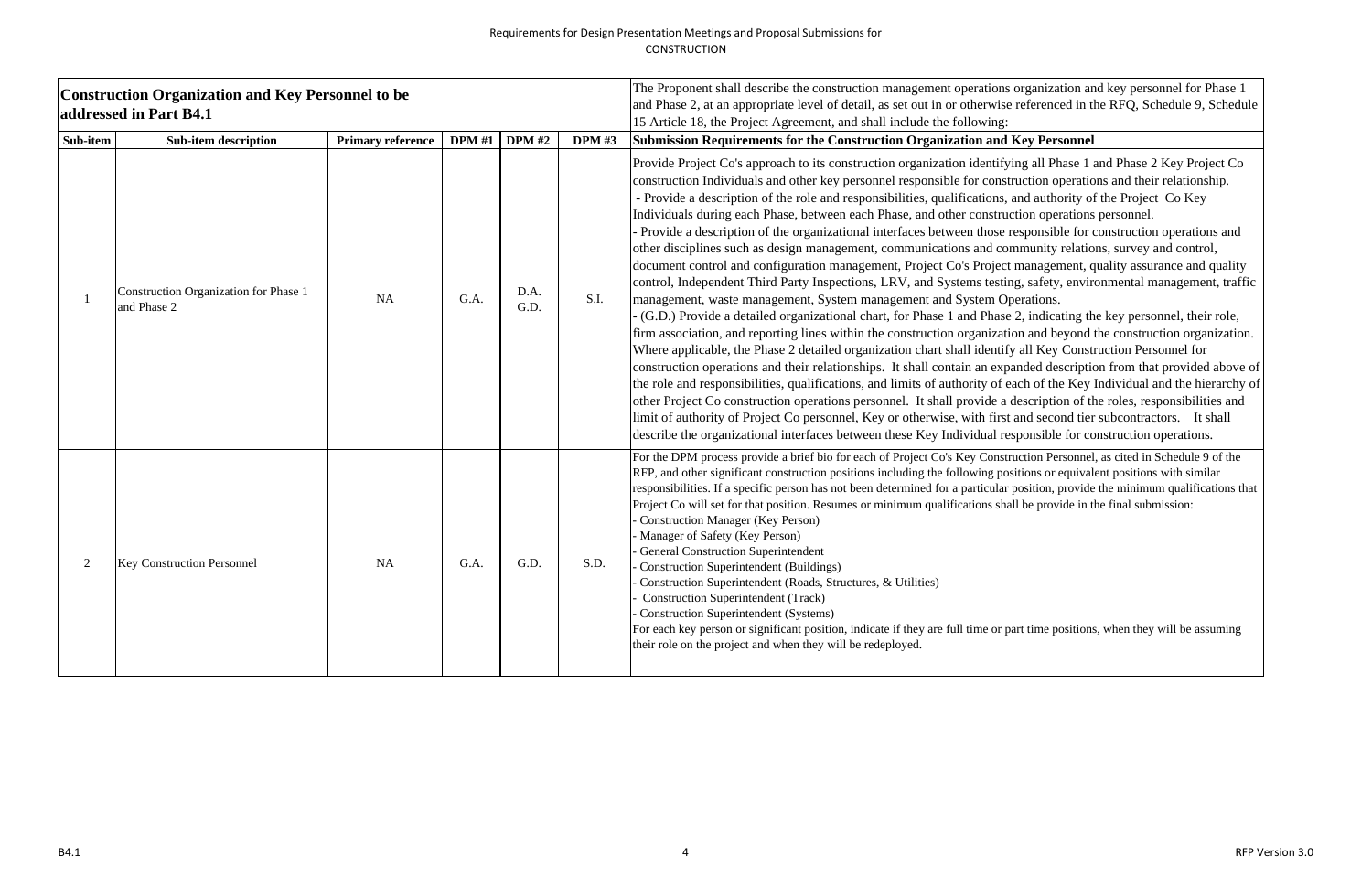|                 | <b>Construction Criteria items to be addressed in Part B4.2</b>          |                                       |      |                      |               | The Proponent shall address the Construction Criteria requirements, at an appropriate level of detail, as set out in or<br>otherwise referenced in Schedule 15-2 Article 18, the Project Agreement, and shall include the following:                                                                                                                                                                                                                                                                                                                                                                                                                                                                                                                                                                                                                                                                                                                                                                                                                                                                                                                                                                                                                                                                                                                                                                                                                                                                                               |
|-----------------|--------------------------------------------------------------------------|---------------------------------------|------|----------------------|---------------|------------------------------------------------------------------------------------------------------------------------------------------------------------------------------------------------------------------------------------------------------------------------------------------------------------------------------------------------------------------------------------------------------------------------------------------------------------------------------------------------------------------------------------------------------------------------------------------------------------------------------------------------------------------------------------------------------------------------------------------------------------------------------------------------------------------------------------------------------------------------------------------------------------------------------------------------------------------------------------------------------------------------------------------------------------------------------------------------------------------------------------------------------------------------------------------------------------------------------------------------------------------------------------------------------------------------------------------------------------------------------------------------------------------------------------------------------------------------------------------------------------------------------------|
| Sub-item        | <b>Sub-item description</b>                                              | <b>Primary reference</b>              |      | <b>DPM #1 DPM #2</b> | <b>DPM</b> #3 | <b>Submission Requirements for Construction Criteria</b>                                                                                                                                                                                                                                                                                                                                                                                                                                                                                                                                                                                                                                                                                                                                                                                                                                                                                                                                                                                                                                                                                                                                                                                                                                                                                                                                                                                                                                                                           |
| -1              | <b>General Requirements</b>                                              | Schedule 15-2<br>Article 18.1, 18.2   |      | N.A. Note N.A. Note  | N.A. Note     | Note: Submitted under Project Co's B4.0.                                                                                                                                                                                                                                                                                                                                                                                                                                                                                                                                                                                                                                                                                                                                                                                                                                                                                                                                                                                                                                                                                                                                                                                                                                                                                                                                                                                                                                                                                           |
| $\overline{2}$  | Project Co Communications and Community<br>Relations Representative/Firm | Schedule 15-2<br>Article18.3          | D.U. | D.A.                 | S.I.          | Provide a description of Project Co's Communications and Community Relations Representative, team and firm.<br>Project Co shall provide its approach to the community outreach program and implementation plan including the<br>protocols and procedures to be utilized to engage the BIA's, business leaders, community, and residents. It shall be<br>onsistent with Project Co's Project Schedule, TMP, TCP's and Work plans.<br>Provide resumes and project experience for Communications and Community Relations Representative.                                                                                                                                                                                                                                                                                                                                                                                                                                                                                                                                                                                                                                                                                                                                                                                                                                                                                                                                                                                              |
| 3               | Access and Protection of Property                                        | Schedule 15-2<br>Article 18.4         | G.A. | D.A.                 | S.I.          | Provide Project Co's approach to minimizing the impacts of construction to businesses, residents and emergency<br>response providers.<br>Provide Project Co's general approach to preparing and implementing the Protection of Adjacent Structures Plan.<br>Provide Project Co's general approach to maintaining pedestrian access including temporary fences, signs, and any<br>special considerations.<br>Provide Project Co's general approach to maintaining vehicular access including local deliveries, emergency<br>services, and garbage pick up.<br>Provide Project Co's detailed approach to maintaining Existing Utility Service.                                                                                                                                                                                                                                                                                                                                                                                                                                                                                                                                                                                                                                                                                                                                                                                                                                                                                       |
| $\overline{4}$  | <b>Construction Survey</b>                                               | Schedule 15-2<br>Article 18.5         | D.U. | D.A.                 | S.I.          | Provide Project Co's approach for engaging a surveying firm, survey principal-in-charge, Project dedicated licensed<br>surveying staff and field support personnel to be utilized on the Project for its duration.<br>Project Co shall provide all relevant resumes and firm qualifications.<br>Provide Project Co's approach to establish and protect all bench mark locations, control points and offsets to<br>enable control of the Work and its quality.<br>Project Co shall describe the planned methods of controlling track alignment and grade including special track<br>work, system work and station locations and their appurtenances.<br>Provide Project Co's approach to confirm proper wayside clearances are achieved.                                                                                                                                                                                                                                                                                                                                                                                                                                                                                                                                                                                                                                                                                                                                                                                            |
| 5               | Pre- and Post-Condition Surveys                                          | Schedule 15-2<br>Article 18.6         | G.U. | G.A.                 | S.I.          | Provide Project Co's approach to pre- and post-construction surveys including the means and methods to establish<br>existing conditions and monitor existing facilities.<br>Provide Project Co procedures, protocols and actions to be taken if movement is discovered during the course of<br>the Project.<br>Provide the experience and staff resumes of lead firm responsible for establishing existing conditions.                                                                                                                                                                                                                                                                                                                                                                                                                                                                                                                                                                                                                                                                                                                                                                                                                                                                                                                                                                                                                                                                                                             |
| 6               | Project Co Facilities                                                    | Schedule 15-2<br>Article 18.7         | D.U. | D.A.                 | S.D.          | Provide Project Co's approach to providing the support facilities for the construction work including temporary<br>itility services, material storage and equipment yards, and lay down areas.<br>(SD) Show on Project Co's drawings the anticipated planned locations of all Project offices, field operation offices,<br>work trailers, material storage and equipment yards, lay downs.<br>(SD) Show on Project Co's drawings the anticipated staging locations.                                                                                                                                                                                                                                                                                                                                                                                                                                                                                                                                                                                                                                                                                                                                                                                                                                                                                                                                                                                                                                                                |
| $7\phantom{.0}$ | <b>Construction Sequence Considerations</b>                              | Schedule 15-2<br>Article 18.8 & 18.10 | D.U. | D.A.                 | G.D.          | Provide Project Co's detailed understanding and its approach to the construction phasing, sequencing and staging to<br>accommodate the aspects of the Work.<br>Provide Project Co's understanding and its approach to reducing the durations of its planned intersections, lane and<br>road closures.<br>Provide Project Co's understanding and responsibilities with respect to the intersecting projects listed in EXHIBIT<br>18.8-1 and Project Co's PIW.<br>Provide Project Co's understanding of its Project Schedule and the activities on the Critical Path in detail and what<br>actions are required to occur.<br>and be met to stay on track to prevent any delay to the milestone completion dates and revenue service.<br>(G.D.) Provide Project Co's specific approach and durations to all temporary railroad relocations for the three<br>alignment locations and final railroad positioning while maintaining operations including at-grade.<br>crossings, signaling and warning protection systems. Project Co shall identify the planned outages required and slow<br>order durations for each railroad alignment portion to complete the specific work for that alignment Section.<br>(G.D.) Provide Project Co's approach to construction sequencing at the Northfield/King Street intersection,<br>OMSF, and Waterloo Spur, Uptown Waterloo Loop, King Street, King Street Grade Separation, Victoria Street,<br>Downtown Kitchener Loop, Borden and Ottawa Loop, Huron Spur, Courtland Avenue and Mall work. |
| 8               | Traffic Management Plan                                                  | Schedule 15-2<br>Article 18.9         | D.U. | D.A.                 | S.D.          | Provide Project Co's understanding and approach to the requirements for the Traffic Management Plan and the<br>Traffic Control Plans.<br>(G.D.) Provide a preliminary Traffic Control Plan for the King and Northfield intersection as per the construction<br>sequence information provided in response to Article 18.8.<br>Provide Project Co's detailed understanding and approach to snow and ice removal.                                                                                                                                                                                                                                                                                                                                                                                                                                                                                                                                                                                                                                                                                                                                                                                                                                                                                                                                                                                                                                                                                                                     |
| 9               | Railroad Traffic, Signaling and Crossing<br>Warning System               | Schedule 15-2<br>Article 18.10        | N.A. | N.A.                 | N.A.          | Note: To be addressed B4.2, item 7 above.                                                                                                                                                                                                                                                                                                                                                                                                                                                                                                                                                                                                                                                                                                                                                                                                                                                                                                                                                                                                                                                                                                                                                                                                                                                                                                                                                                                                                                                                                          |
| $10\,$          | Air and Dust Monitoring Control                                          | Schedule 15-2<br>Article 18.11        | D.U. | G.A.                 | S.I.          | rovide Project Co's understanding and general approach preparing and implementing a comprehensive Air and<br>Dust Monitoring Program including the protocols and procedures to be put in place to prevent fugitive dust from<br>occurring.                                                                                                                                                                                                                                                                                                                                                                                                                                                                                                                                                                                                                                                                                                                                                                                                                                                                                                                                                                                                                                                                                                                                                                                                                                                                                         |
| 11              | Dewatering                                                               | Schedule 15-2<br>Article 18.12        | G.U. | D.U.                 | D.A.<br>G.D.  | Provide Project Co's understanding of the requirements with respect to dewatering.<br>(G.D.) Provide a detailed approach and concept sketches depicting the protocols, procedures, and process to be<br>followed should dewatering be required on the project.                                                                                                                                                                                                                                                                                                                                                                                                                                                                                                                                                                                                                                                                                                                                                                                                                                                                                                                                                                                                                                                                                                                                                                                                                                                                     |
| 12              | Stormwater Management and Sedimentation<br>Control                       | Schedule 15-2<br>Article 18.13        | D.U. | D.A.                 | S.I.          | Provide Project Co's approach to preparing and implementing the Stormwater Management and Sedimentation<br>Control Plan with specific emphasis on Project Co's planned storage locations of all material types.<br>Provide approaches to meeting the requirements for water quality<br>Provide Project Co's approaches to control erosion materials from excavation activities including the mitigation<br>neasures to be put in place to prevent the tracking of mud and debris from entering the adjoining public areas.<br>Provide Project Co's approach for an incident management plan to address an unplanned event or spillage near a<br>waterway.                                                                                                                                                                                                                                                                                                                                                                                                                                                                                                                                                                                                                                                                                                                                                                                                                                                                          |
| 13              | Historical and Scientific Specimens                                      | Schedule 15-2<br>Article 18.14        | G.U. | G.A.                 | S.I.          | Provide Project Co's approach to responding to the discovery of Historical and Scientific Specimens including a<br>description of the procedures and protocols to be followed by all construction operations staff.                                                                                                                                                                                                                                                                                                                                                                                                                                                                                                                                                                                                                                                                                                                                                                                                                                                                                                                                                                                                                                                                                                                                                                                                                                                                                                                |
| 14              | Noise and Vibration Monitoring and Control                               | Schedule 15-2<br>Article 18.15        | G.U. | D.A.                 | S.I.          | Provide Project Co's approach to preparing and implementing the Noise Control Plan and the Vibration Control Plan<br>with specific emphasis on night time work near residential areas.<br>Provide whether Project Co will remain compliant with the noise by-law or if Project Co anticipates applying for a<br>variance. If Project Co intends to seek a variance to the current noise by-law, describe in detail what changes in its<br>approach to Work and beneficial outcomes would result to all Parties if a variance is granted.                                                                                                                                                                                                                                                                                                                                                                                                                                                                                                                                                                                                                                                                                                                                                                                                                                                                                                                                                                                           |
| 15              | Waste Management                                                         | Schedule 15-2<br>Article 18.16        | D.U. | D.A.                 | S.D.          | Provide Project Co's approach to preparing and implementing the Disposal Plan including the Waste Management<br>Plan.<br>Provide Project Co's understanding and general approach to salvage requirements for traffic signal equipment and<br>street lighting materials.<br>Provide Project Co's approach with respect to reuse of excavated materials.<br>Provide Project Co's approach with respect to disposal or salvage of railroad materials.<br>Provide Project Co's approach with respect to disposal of hazardous or contaminated materials.<br>Provide proposed haulers, receivers and disposal sites.                                                                                                                                                                                                                                                                                                                                                                                                                                                                                                                                                                                                                                                                                                                                                                                                                                                                                                                    |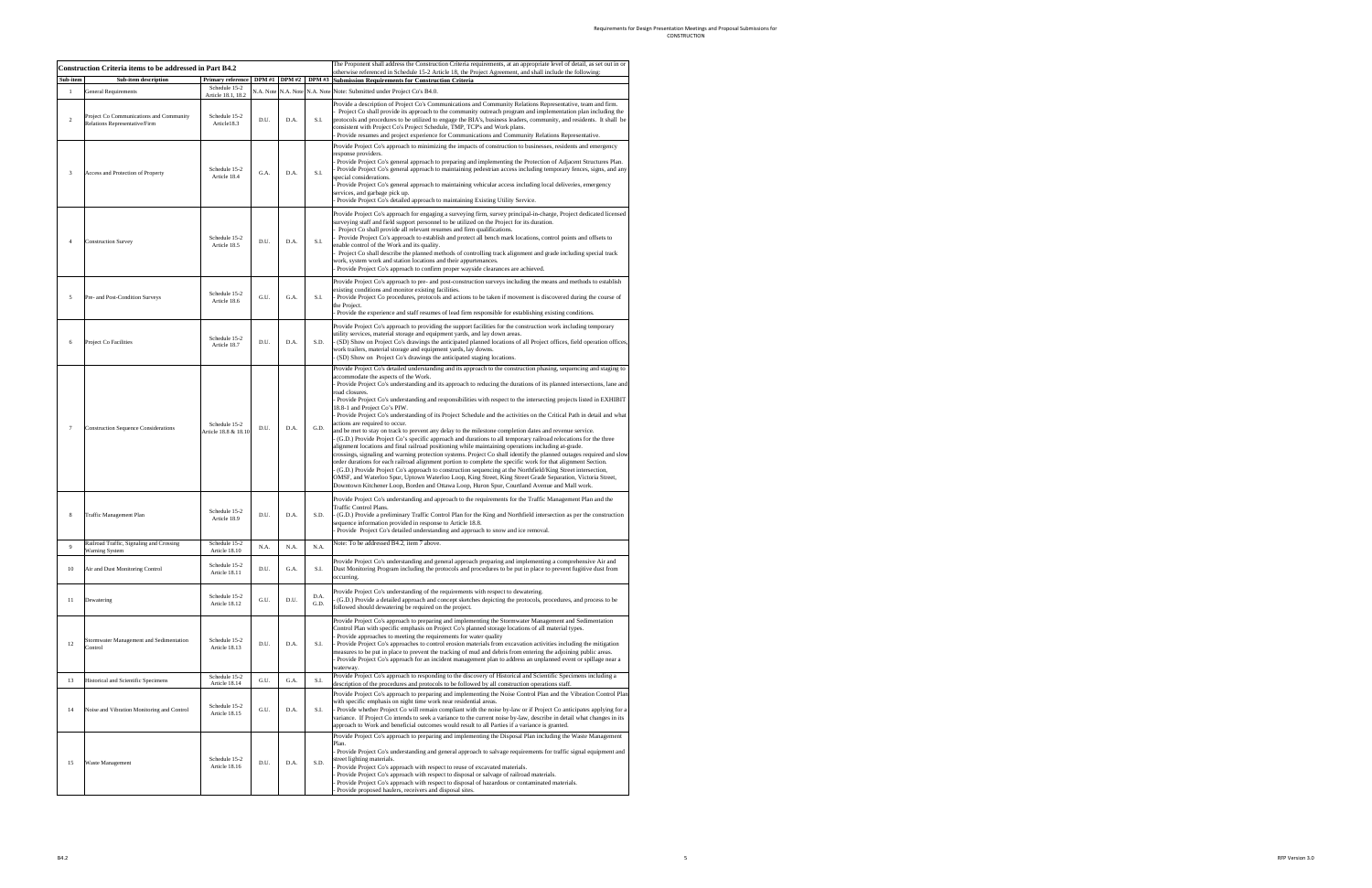### Requirements for Design Presentation Meetings and Proposal Submissions for CONSTRUCTION

 $\frac{6}{100}$ Version 3.0

|                               | Project Schedule items to be addressed in Part B4.3   |                                              |            |              |      | The Proponent shall address the Project Schedule requirements, at an appropriate level of detail, as set out in or otherwise<br>referenced in Schedule 15-2 Article 18 and Article 19, the Project Agreement, and shall include the following:                                                                                                                                                                                                                                                                                                                                                                                                                                                                                                                                                                                                                                                                                                                                                                                                                                                                                                                                                                                                                                                                                                                                                                                                |
|-------------------------------|-------------------------------------------------------|----------------------------------------------|------------|--------------|------|-----------------------------------------------------------------------------------------------------------------------------------------------------------------------------------------------------------------------------------------------------------------------------------------------------------------------------------------------------------------------------------------------------------------------------------------------------------------------------------------------------------------------------------------------------------------------------------------------------------------------------------------------------------------------------------------------------------------------------------------------------------------------------------------------------------------------------------------------------------------------------------------------------------------------------------------------------------------------------------------------------------------------------------------------------------------------------------------------------------------------------------------------------------------------------------------------------------------------------------------------------------------------------------------------------------------------------------------------------------------------------------------------------------------------------------------------|
| Sub-item                      | Sub-item description                                  | Primary reference DPM #1   DPM #2            |            |              |      | DPM #3 Submission Requirements for the Project Schedule                                                                                                                                                                                                                                                                                                                                                                                                                                                                                                                                                                                                                                                                                                                                                                                                                                                                                                                                                                                                                                                                                                                                                                                                                                                                                                                                                                                       |
|                               | <b>General Requirements</b>                           | Schedule 15-2<br>Article 19.1                | G.U.       | D.U.<br>G.D. | S.I. | Provide Project Co's understanding of the requirements for the Project Schedule<br>Provide a description of the software that Project Co will use for scheduling and cost tracking.<br>- Provide Project Co's detailed understanding of the WBS and Cost Account codes provided in Article 19 Exhibit A.<br>- (G.D.) Provide any proposed modifications to the WBS and Cost Account codes provided in Article 19 Exhibit A.<br>- (G.D.) Provide any Non-schedule based cost tracking or progress tracking tools or software that Project Co intends to use<br>to update the Cost Loaded CPM.                                                                                                                                                                                                                                                                                                                                                                                                                                                                                                                                                                                                                                                                                                                                                                                                                                                  |
| $\mathfrak{D}_{\mathfrak{p}}$ | Project Co's Schedule                                 | Schedule 15-2<br>Article 19.2                | D.U.       | D.A.         | S.D. | Provide Project Co's understanding and approach to preparing the Level 2 cost loaded Baseline Project Schedule as per<br>Article 19.<br>- (S.D.) Provide a Level 1 summary of the Level 2 Project Schedule in hard copy and electronic format as per Article 19.2<br>and 19.5 (c)(iv) & (d) including the cost per month data.<br>- (S.D.) Provide a Level 1 Summary of the Level 2 Project Schedule in hard copy and electronic format as per Article 19.2<br>and 19.5 (c)(vi) & (d)<br>- "(S.D.) Provide the Cost of Work Form data in hard copy and electronic format as per Article 19 Exhibit A and Schedule<br>6. In DPM #3 demonstrate capability to produce the Cost of Work Form from the cost loaded schedule form and in final<br>submission provide the completed cost loaded schedule and completed of entire Cost of Work Form generated from the<br>and Cost Loaded Schedule." Note that the cost loaded Level 2 Schedule and the Cost of Work Form shall be submitted<br>with the Financial Submission and not included in the Technical Submission.<br>- (S.D.) Provide Level 2 schedule in electronic format Project Co shall identify its Critical Path with milestone dates for<br>each Level 1 Summary Schedule including milestone for revenue service date. One version, without costs, shall be<br>included in the Technical Submission, and One version with costs shall be submitted with the Financial Submission. |
| 3                             | Level 2 Example Schedule - King Street                | Schedule 15-2<br>Article $19.1(c)$           | D.U.       | D.A.         | S.D. | Provide Project Co's Level 2 project schedule for the location along King Street defined by Location Codes 1 - 04.L12,<br>04.S10, and 04.L13 including local testing of the systems installations but excluding system-wide testing and<br>commissioning activities. Note that a separate construction schedule does not have to be prepared for the Technical<br>Submission and the evaluation of this item will use the Level 2 Schedule for the entire project and the supplemental<br>information requested in this subitem.<br>Project Co shall identify all key procurement dates, construction start dates and their associated Work Packages/Design<br>Unit start dates demonstrating Project Co approach to this section of the project.<br>- (S.D.) Project Co shall provide supplemental drawings or equivalent presentation materials which clearly depict the<br>sequence of construction and staging of the work for this section.                                                                                                                                                                                                                                                                                                                                                                                                                                                                                              |
| 4                             | Schedule Updates                                      | Schedule 15-2<br>Article 19.4                | D.U.       | D.A.         | S.I. | Provide Project Co's understanding and approach for preparing and validating updates to the Project Schedule.<br>Provide Project Co's approach to schedule adherence and recovery strategies, to illustrate how it will maintain its Project<br>Schedule and holistic and seamless approach to the Work.                                                                                                                                                                                                                                                                                                                                                                                                                                                                                                                                                                                                                                                                                                                                                                                                                                                                                                                                                                                                                                                                                                                                      |
| 5                             | Levels of Detail for Project Schedules                | Schedule 15-2<br>Article 19.5                | D.U.       | D.A.         | S.D. | Provide Project Co's understanding of each of the levels of the Project Schedule.<br>Provide Project Co's approach to increasing the level of detail in the Project Schedule to produce the Level 4 schedules.                                                                                                                                                                                                                                                                                                                                                                                                                                                                                                                                                                                                                                                                                                                                                                                                                                                                                                                                                                                                                                                                                                                                                                                                                                |
| 6                             | Project Schedule Terminology                          | Schedule 15-2<br>Article 19.6                | ${\rm GU}$ | S.I.         | S.I. | Provide Project Co's understanding of the schedule terminology information.                                                                                                                                                                                                                                                                                                                                                                                                                                                                                                                                                                                                                                                                                                                                                                                                                                                                                                                                                                                                                                                                                                                                                                                                                                                                                                                                                                   |
| 7                             | Schedule Formats, Submittals, Review<br>and Approvals | Schedule 15-2<br>Article 19.7,<br>Appendix U | GU         | S.I.         | S.I. | Provide Project Co's understanding of the schedule formats, submittals, review and approvals.                                                                                                                                                                                                                                                                                                                                                                                                                                                                                                                                                                                                                                                                                                                                                                                                                                                                                                                                                                                                                                                                                                                                                                                                                                                                                                                                                 |
| 8                             | <b>Schedule Updating Requirements</b>                 | Schedule 15-2<br>Article 19.8                | GU         | DU           | S.I. | Provide Project Co's understanding of the schedule updating requirements.                                                                                                                                                                                                                                                                                                                                                                                                                                                                                                                                                                                                                                                                                                                                                                                                                                                                                                                                                                                                                                                                                                                                                                                                                                                                                                                                                                     |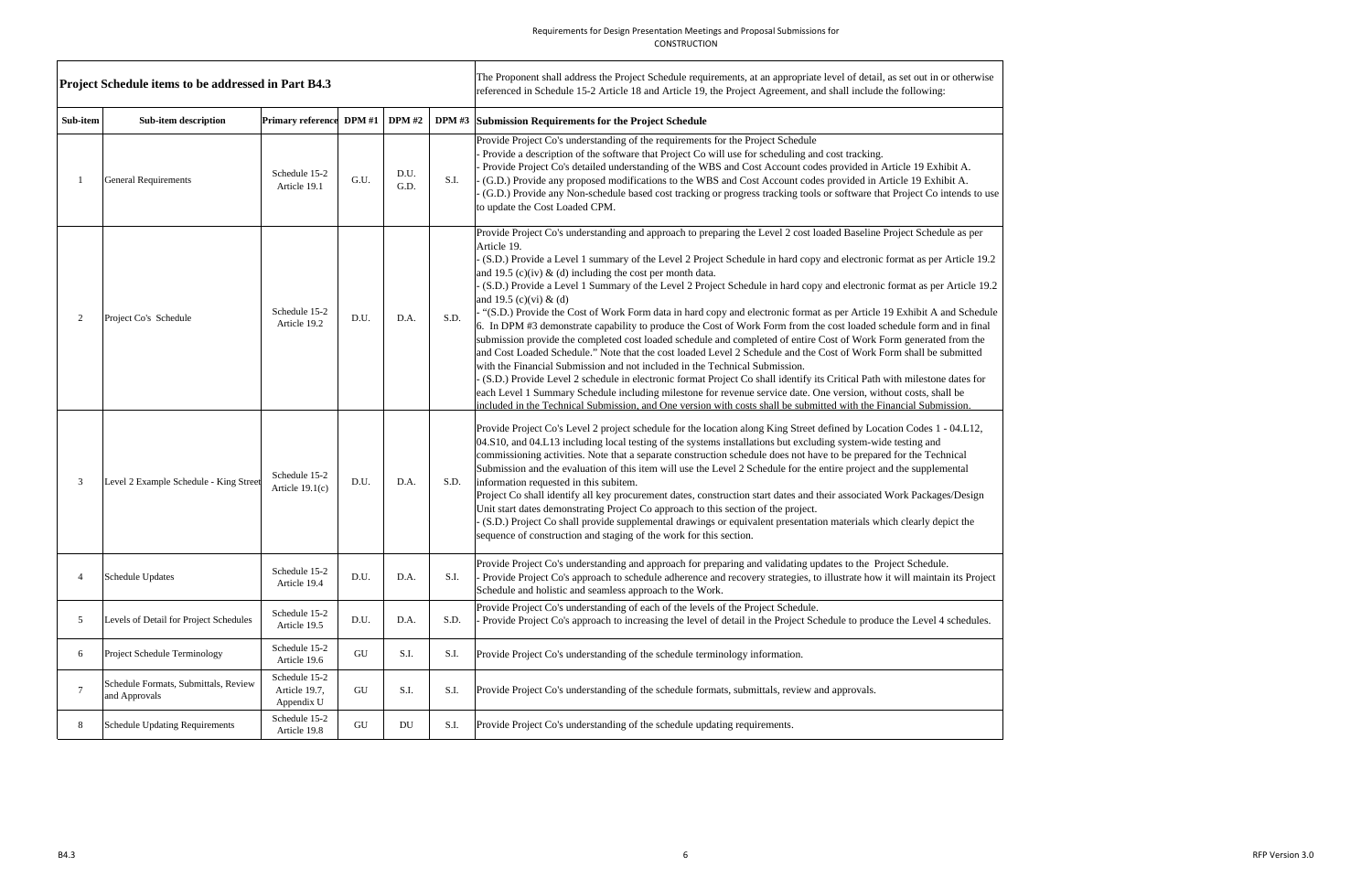| Requirements for Design Presentation Meetings and Proposal Submissions for |
|----------------------------------------------------------------------------|
| <b>CONSTRUCTION</b>                                                        |

|          | Construction Safety items to be addressed in Part B4.4 | The Proponent shall address the Construction Safety requireme<br>otherwise referenced in Schedule 15-2 Article 18, Schedule 15-<br>the Project Agreement, and shall include the following: |               |              |               |                                                                                                                                                                                                                                                                                                                                                                                                                                                                                                                                                                                                                                                                                                                                                                                                                                                                                                                                                                                                                                                                                                                                                                                                           |
|----------|--------------------------------------------------------|--------------------------------------------------------------------------------------------------------------------------------------------------------------------------------------------|---------------|--------------|---------------|-----------------------------------------------------------------------------------------------------------------------------------------------------------------------------------------------------------------------------------------------------------------------------------------------------------------------------------------------------------------------------------------------------------------------------------------------------------------------------------------------------------------------------------------------------------------------------------------------------------------------------------------------------------------------------------------------------------------------------------------------------------------------------------------------------------------------------------------------------------------------------------------------------------------------------------------------------------------------------------------------------------------------------------------------------------------------------------------------------------------------------------------------------------------------------------------------------------|
| Sub-item | <b>Sub-item description</b>                            | <b>Primary reference</b>                                                                                                                                                                   | <b>DPM</b> #1 | DPM#2        | <b>DPM</b> #3 | <b>Submission Requirements for Construction Safety</b>                                                                                                                                                                                                                                                                                                                                                                                                                                                                                                                                                                                                                                                                                                                                                                                                                                                                                                                                                                                                                                                                                                                                                    |
|          | Zero Harm Policy and construction safety               | Schedule 15-2 Article 18.1<br>Schedule 15-3 Article 2                                                                                                                                      | D.U.          | D.A.<br>G.D. | S.I.          | Provide Project Co's detailed approach to construction safety an<br>the measures the construction operation team members will foll<br>Provide Project Co's approach to providing the requisite author-<br>safety personnel, the safety auditing team and staff qualification<br>Provide Project Co's approach to preparing the processes Pro<br>safe work site and environment for all on and offsite personnel<br>- Provide Project Co's "Mission Statement" from the construct<br>commitment to the principles of construction safety and well be<br>Provide a description of Project Co's initial and ongoing safet<br>including all subcontractor personnel. Project Co shall explain<br>Project to be encountered during the Work and consider the req<br>Provide Project Co approach to address active freight railroad<br>(G.D.) Provide Project Co's construction operations team over<br>a list of orders, citations, or penalties received from either the O<br>America Department of Labor Occupational Health and Safety<br>Co shall provide all ongoing reviews and current status of any<br>Incident Rates, DART Rate, Lost Time Case Rate, Severity Rate<br>over that past five (5) years. |

ents, at an appropriate level of detail, as set out in or  $6-3$  Article 3, 2.1(b), Schedule 15-3 Article 3, 2.2(j),

and a "Zero Harm Policy". The approach shall describe the measure including:

ority to the Manager of Safety and Project specific ons and certifications.

pject Co will undertake and implement to provide a I including visitors and the public.

tion operations team emphasizing Project Co's being of all personnel involved on the Project.

ty training plans for the construction operation team how the training plan will address all aspects of the quired Site specific hazard training.

l operations during construction and testing.

rall safety record over the last five (5) years including Ontario Ministry of Labour or the Unites States of Administration over the past five  $(5)$  years. Project open case. Project Co shall provide the Recordable Inte, Near Miss Incidents and duration of No Loss Time